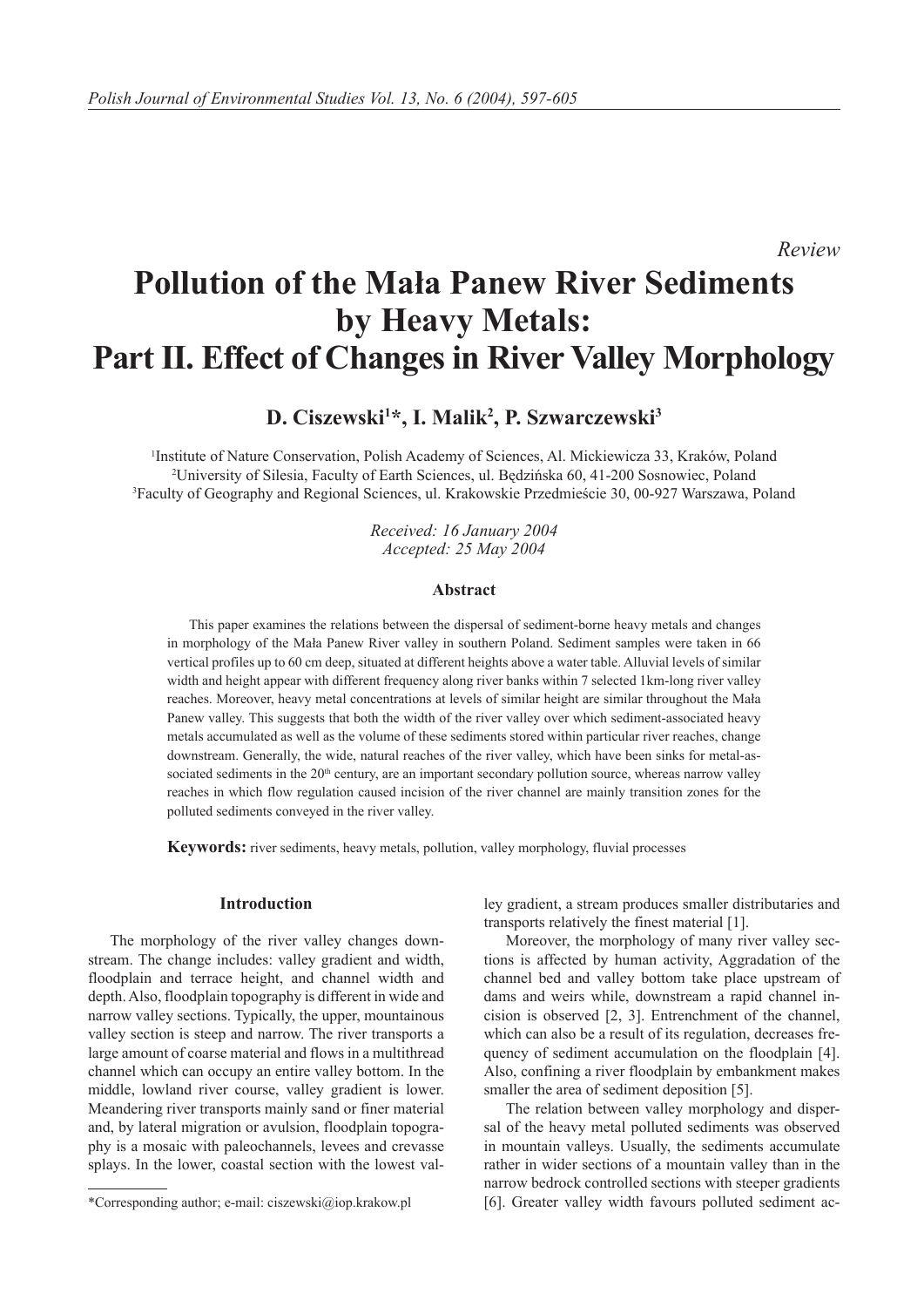cumulation not only during long, several ten-year periods but also during single floods. Mass balance calculations demonstrate that during large floods, along reaches with narrow valleys (<450 m), approximately 10-65% of Hg-polluted sediment was stored in overbank deposits, whereas more than 90% accumulated in reaches with wider valleys [7]. The passing of the dam-burst flood by narrow arroyo in New Mexico caused pollution of river sediments with 230Th over several tens of kilometres. The variations in stream power and shear stress, which alternated between higher and lower values was also related to local valley cross-sectional geomorphology and controlled variable sediment accumulation [8]. Also, large crevasse splays, which consisted of polluted sediments, were formed during high power flood downstream of the narrow valley reaches [9].

In lowlands, the rate of the polluted sediment accumulation in the wide alluvial valley is very often affected by human activity [10, 11]. The presented paper shows the effect of weirs construction and then degradation and channel regulation on the dispersal of heavy metal polluted sediment in the Mała Panew River valley, situated in the Silesia Lowland, in southern Poland.

#### **Research Area**

The length of the Mała Panew River from its sources at the western border of the Silesia Upland to its confluence with the Odra River is 132 km. The mean annual discharge in the middle reach is ca.  $10 \text{ m}^3/\text{s}$  and the channel width varies between 10-20 m. The Holocene valley bottom in the investigated middle course of the Mała Panew between Krupski Młyn and Staniszcze Wielkie is several hundred meters wide. The river channel is incised into fluvioglacial sands and in the lower reach its bed reaches Lower Triassic shales.

The Mała Panew is a naturally meandering river in forested valley reaches: Krupski Młyn-Kielcza and Zawadzkie-Kolonowskie, which are 4 and 7 km long, respectively



Fig. 1. Research area and sampling points.

(Fig. 1). Channel intensively erodes its non-cohesive sandy banks. The rate of its lateral migration averaged 0.5 m/year during the last 100 years. However, the river channel was stable laterally at Krupski Młyn, Zawadzkie and Kolonowskie. At these localities meadow iron ores have been reworked since the second half of the 18<sup>th</sup> century. Small, usually 2 meters high weirs were constructed at every smelter and mill for energy supply. In the second half of the 19<sup>th</sup> century production collapsed and almost all constructions were abandoned and destroyed [12]. In consequence, at Kolonowskie and at Krupski Młyn channel incised 2-3 meters into the valley bottom, whereas sediments accumulated upstream from the weir, which is preserved to the present at Żędowice (close to Zawadzkie). Channel reach between Żędowice and Zawadzkie was regulated and for over 100 years was stable both laterally and vertically.

Lead and zinc ores have been mined in the upper part of the Mała Panew drainage basin since the  $16<sup>th</sup>$  century. Production of lead and silver was continued until the 18<sup>th</sup> century and revived in the 19<sup>th</sup> century. Industrial production significantly expanded in the 20<sup>th</sup> century. After World War II chemical plants in Tarnowskie Góry and the zinc smelter in Miasteczko Śląskie became one of the largest pollution sources of heavy metals in Poland. Moreover, in Tarnowskie Góry several small electromechanical plants have been operating since the early 1970s. Production in chemical plants has been in decline since the end of the 1980s and the plants were closed in 1995, whereas the emission of lead, zinc and cadmium from zinc smelter has been decreasing since 1990.

The extensive industrial activity caused the pollution of the river sediments by heavy metals. Investigations carried out in the early 1970s showed that the concentrations of Ba, Cd, Cu, Pb and Zn were elevated above background values [13]. Extensive pollution of both sediments and soils in the upper part of the drainage basin by cadmium, zinc and lead was also reported in the Geochemical Atlas of Upper Silesia 1:200,000 [14]. Very high cadmium, zinc and lead concentrations in river bed sediments have also been observed recently [15].

# **Materials and Methods**

The height, length and maximum width of a floodplain, terraces, terrace steps, benches as well as large turf slumps and side bars stabilized with grass have been determined along the 28.5 km long reach of the Mała Panew River, between Potępa and Staniszcze Wielkie. In further considerations these forms altogether will be called here the alluvial levels. The position of these levels in a 50 m wide zone on each bank has been marked on a map. Then the river reach was divided into 1413 20 m long sections, in which the frequency of alluvial levels <1 m, 1-1.9 m, 2-2.9 m, 3-4 m and >4 m high was calculated. Seven 1 km long reaches with different valley floor morphology were selected for studies of sediment contamination on a base of differences in the alluvial levels frequency and changes in lateral channel shifting between map editions in 1883 and 1983 (Fig. 1).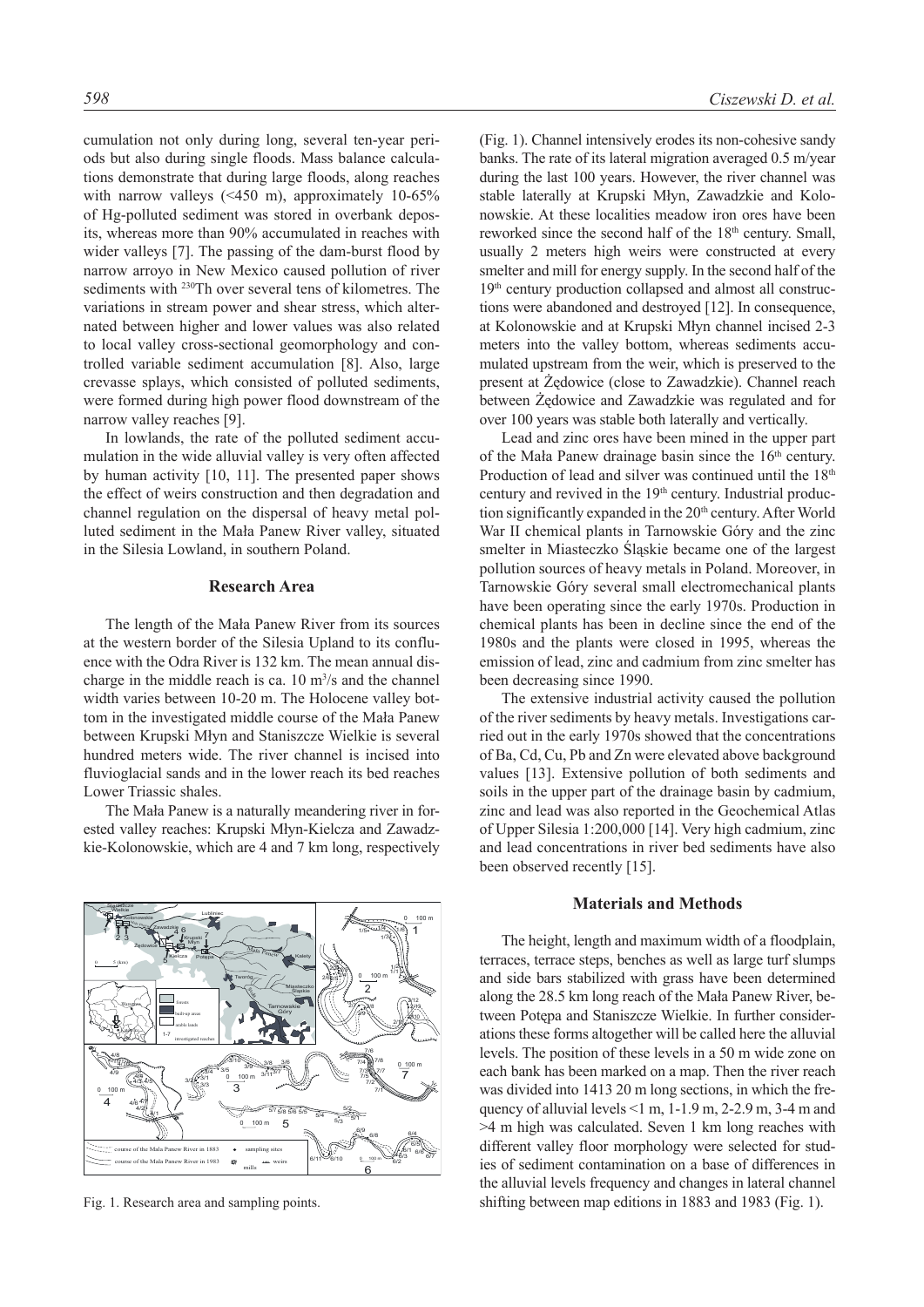| Level height | Reach number |    |    |                          |                          |                          |    |  |  |  |
|--------------|--------------|----|----|--------------------------|--------------------------|--------------------------|----|--|--|--|
|              |              |    |    | 4                        |                          | h                        |    |  |  |  |
| $0-0.9$ m    | 15           | 14 |    | 65                       |                          | 19                       | 25 |  |  |  |
| $1-1.9$ m    | 14           | 53 | 26 | 47                       | 41                       | 47                       | 32 |  |  |  |
| $2 - 2.9$ m  | 21           | 27 | 15 | 21                       | 66                       | 83                       | 43 |  |  |  |
| $3-4$ m      | 55           | 43 | 94 | $\overline{\phantom{a}}$ | $\overline{\phantom{a}}$ | $\overline{\phantom{0}}$ | 10 |  |  |  |
| $>4$ m       | 95           | 46 |    | $\overline{\phantom{0}}$ |                          |                          | 61 |  |  |  |

Table. 1. Frequency of alluvial levels (%) along the middle reach of the Mała Panew River.

In 1 km long reaches, 200 samples of overbank sediments were collected in vertical 60 cm profiles. Profiles were localized to represent all height ranges in particular river reaches. At every profile samples were taken at 0- 10, 10-30 and 30-60 cm. Concentrations of Ba, Cd, Cu, Pb, Zn Mn and Fe in fraction <1 mm were determined using atomic absorption spectrometry (details are given in: [15]).

## The Frequency of Alluvial Levels

Along the incised river reach 7 at Krupski Młyn, 3-5 m terrace occurs the most frequently on the left channel bank, whereas on the right bank 5 m terrace occur usually 50-100 m from the channel (Table 1). Terrace steps are 1.5-3 m high and up to 12 meters wide. The relatively high 3-5 m terrace along this reach is related to channel downcutting. This process probably followed abandonment of two mills and steel works in the second half of the  $19<sup>th</sup>$  century. In this river reach a 1.5 m high floodplain was also formed on 200 m distance as a result of channel shifting in the years 1883-1983.

The channel incised also in reach 1 at Kolonowskie, downstream from the presently existing weir, which is associated with a  $19<sup>th</sup>$  century steel work [16]. Along this reach, 4-6 m terraces dominate both river sides. Moreover, the river banks are steep and the channel is narrow as a result of erosion of relatively resistant Triassic shales. Sediment accumulation formed sparsely distributed, short and narrow terrace steps. The river channel has been laterally stable for over 100 years.

River reach 5 at Żędowice has been stable since its regulation in the first half of the  $19<sup>th</sup>$  century. However, unmaintained river banks were eroded. The frequent sediment accumulation takes place on the turf slumps along the floodplain edge. The floodplain is 1.8-2.2 m high and over 300 m wide. Its flat surface has been extensively used as a meadow.

The weir at Żędowice, which has been operated at least since the beginning of the  $18<sup>th</sup>$  century [16], caused accumulation of river sediments upstream. The height of the floodplain, along river reach 4 at Żędowice, varies between 0.4 m at the weir and raises slowly up to about 1.5 m at the other weir (Fig. 1). The floodplain surface gently decreases toward the valley margin. It can be estimated that the thickness of the sediments accumulated since the weir was constructed exceeds 1-2 m in some locations. Moreover, since 1883 the river channel has migrated laterally up to 60 meters.

The width of the Mała Panew River valley in its natural, meandering reaches 2, 3 and 6 (Fig. 1) varies between 200-600 meters. Floodplain with numerous paleochannels is usually 2-2.5 m high above average water level. The terrace 3-4 m high is also frequently observed along the channel (Table 1). The higher, 4 m Holocene terrace and 8-10 m high Pleistocene terrace occurs close to the river channel only sporadically. Moreover, the youngest sediments are stored in narrow terrace steps, which are lower than 2 m and are several to several tens of meters long.

#### Pollution of the Overbank Sediments

Medians of heavy metal concentrations in the investigated overbank sediments are clearly related to terrace height (Table 2). Heavy metal concentrations in alluvial levels higher than 4 meters, which are not inundated even at extremal floods, are close to background values. In alluvial levels lower than 2 m, cadmium content is several ten times higher than the background, whereas barium and zinc concentrations exceed background values by about a dozen times and lead and copper concentrations, usually several times. In every reach, the lowest metal content occurs in sediments accumulated at least 2 m above a water level. The metal content in fraction <1 mm is much lower than in fraction <0.063 mm [17]. Content of elements differs also between particular profiles and sediment layers. Below, typical examples of investigated profiles in different river reaches are presented.

# Sediments Pollution in Reaches with Incised Channel

The lowest metal concentrations in reaches 1 and 7 with incised river channel occur in profiles localized on terraces higher than 4 m (7/5 Fig. 2). Metal concentrations in the deepest layer 30-60 cm represent geochemical background whereas cadmium, zinc and lead content is higher in the surface layer both in 4-5 m and 8-10 m terraces. It is probably related to metal emission from iron smelters situated in Ozimek and Zawadzkie, especially in the 1960s and 1970s [18].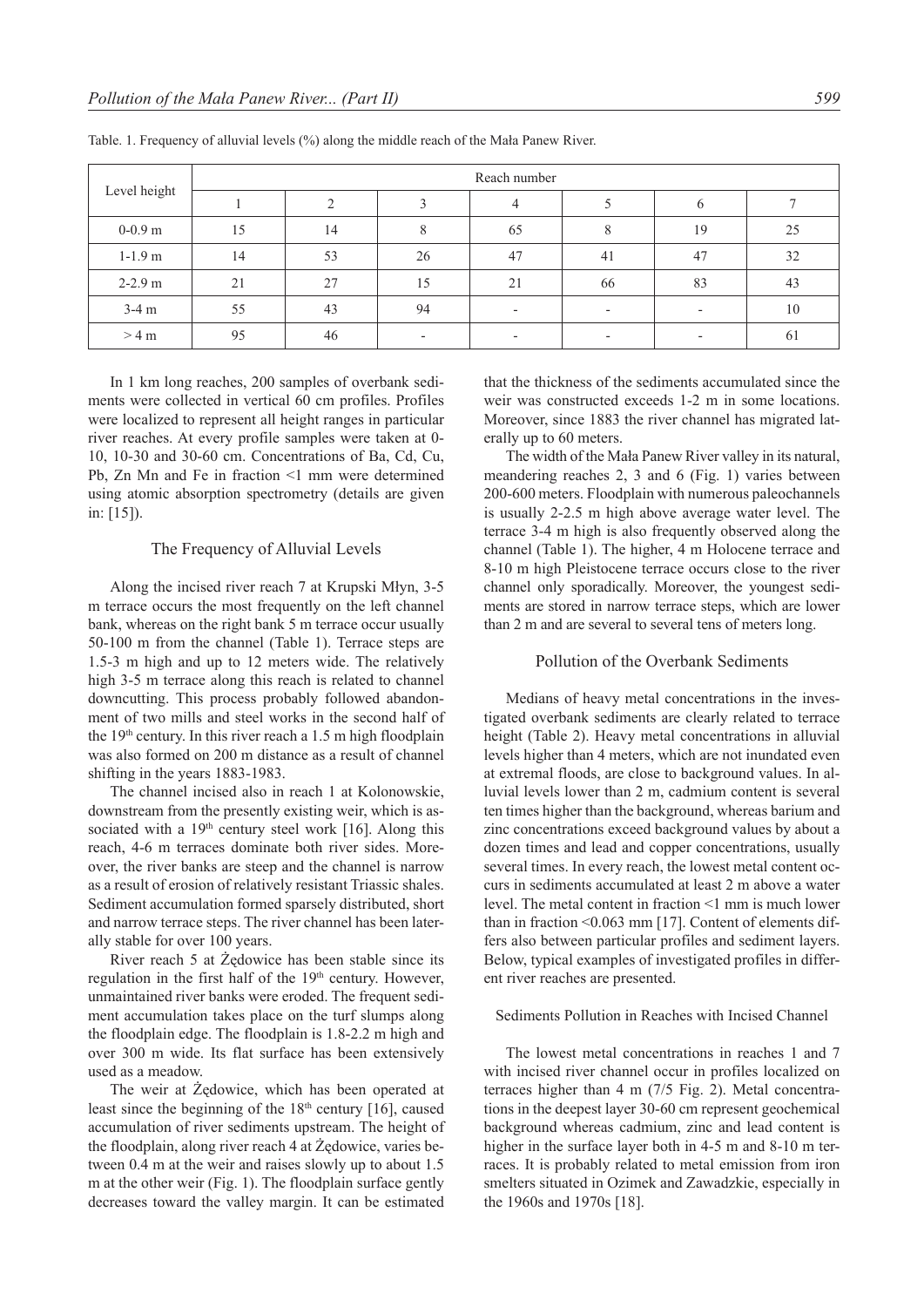Higher metal concentrations are observed in terrace steps 2-3 m high both at surface and at a depth of 30- 60 cm (7/4 Fig. 2). However, barium and cadmium concentrations are much higher at the surface than in lower layers. High content of barium, which is a relatively less mobile element, only in thin sediment layer suggests rare accumulation of the polluted sediments in the 20<sup>th</sup> century on this surface. The content of more mobile cadmium and zinc in lower layers could be related to downward migration. Generally, weakly polluted sediments in the

Table 2. Medians and upper and lower quartiles of heavy metal concentrations in the Mała Panew overbank sediments in fraction  $\leq$ 1 mm (ppm).

|                            | Level<br>height |            | Reach number    |                    |                          |                          |                          |                          |                         |  |
|----------------------------|-----------------|------------|-----------------|--------------------|--------------------------|--------------------------|--------------------------|--------------------------|-------------------------|--|
| Element                    |                 |            | $\mathbf{1}$    | $\overline{2}$     | $\mathfrak{Z}$           | $\overline{4}$           | 5                        | 6                        | $\tau$                  |  |
|                            |                 | 25%        | 168             | 11                 | 59                       | 69                       | 152                      | 34                       | 61                      |  |
|                            | $0.2 - 0.9$     | ${\rm Me}$ | 556             | 30                 | 90                       | 136                      | 196                      | 92                       | 94                      |  |
|                            |                 | 75%        | 920             | 39                 | 163                      | 317                      | 204                      | 107                      | 188                     |  |
|                            | $1 - 1.9$       | 25%        | 145             | $\overline{4}$     | 100                      | 49                       | 135                      | 69                       | 187                     |  |
|                            |                 | ${\rm Me}$ | 228             | 34                 | 183                      | 110                      | 267                      | 89                       | 336                     |  |
| Ba                         |                 | 75%        | 1465            | 55                 | 228                      | 1229                     | 344                      | 221                      | 465                     |  |
|                            |                 | 25%        | 36              | 1.5                | 30                       |                          | 75                       | 27                       | $\overline{4}$          |  |
|                            | $2 - 4$         | ${\rm Me}$ | 61              | $\sqrt{2}$         | 65                       | $\overline{\phantom{a}}$ | 96                       | 123                      | $11\,$                  |  |
|                            |                 | 75%        | 97              | $\overline{3}$     | 162                      |                          | 122                      | 321                      | 29                      |  |
|                            | >4              | 25%        | 30              | 1.3                |                          |                          |                          |                          | $\overline{\mathbf{3}}$ |  |
|                            |                 | ${\rm Me}$ | 64              | 1.4                | $\overline{\phantom{a}}$ | $\overline{\phantom{a}}$ | $\overline{\phantom{a}}$ | $\overline{\phantom{a}}$ | $\mathfrak{Z}$          |  |
|                            |                 | $75\%$     | 163             | 2.5                |                          |                          |                          |                          | 40                      |  |
|                            |                 | 25%        | 31              | 13                 | 15                       | $7\phantom{.0}$          | 16                       | 20                       | 14                      |  |
|                            | $0.2 - 0.9$     | ${\rm Me}$ | $80\,$          | 17                 | 19                       | 16                       | $22\,$                   | 29                       | $17\,$                  |  |
|                            |                 | 75%        | 141             | 22                 | $28\,$                   | 44                       | 33                       | 34                       | 22                      |  |
|                            |                 | 25%        | 27              | $\overline{\bf 8}$ | 17                       | 16                       | 21                       | 16                       | 37                      |  |
|                            | $1 - 1.9$       | ${\rm Me}$ | 28              | 11                 | 26                       | $18\,$                   | 32                       | 24                       | 45                      |  |
|                            |                 | $75\%$     | 106             | 16                 | 33                       | 150                      | 52                       | 35                       | 60                      |  |
| Cu                         |                 | 25%        | $8\,$           | $\mathfrak{Z}$     | $\overline{4}$           |                          | 6                        | $10\,$                   | $\sqrt{5}$              |  |
|                            | $2 - 4$         | ${\rm Me}$ | 10              | $\overline{4}$     | 5                        | $\overline{\phantom{a}}$ | $\mathfrak{g}$           | 17                       | $\tau$                  |  |
|                            |                 | 75%        | 20              | 6                  | 9                        |                          | 13                       | 40                       | 16                      |  |
|                            | >4              | $25\%$     | $\overline{3}$  | $\sqrt{2}$         |                          |                          |                          |                          | $\overline{3}$          |  |
|                            |                 | ${\rm Me}$ | 5               | $\sqrt{3}$         | $\overline{\phantom{a}}$ | $\overline{\phantom{a}}$ | $\overline{\phantom{0}}$ | $\overline{\phantom{a}}$ | 5                       |  |
|                            |                 | $75\%$     | 11              | $8\,$              |                          |                          |                          |                          | 6                       |  |
|                            | $0.2 - 0.9$     | 25%        | 33              | 23.9               | 23.5                     | 6.1                      | 27.0                     | 53.1                     | 24.4                    |  |
|                            |                 | ${\rm Me}$ | 47.1            | 29.6               | 26.1                     | 19.7                     | 36.6                     | 72.3                     | 28.6                    |  |
|                            |                 | 75%        | 162             | 42.7               | 42.6                     | 42.7                     | 62.1                     | 87.5                     | 37.3                    |  |
|                            |                 | 25%        | 28.5            | 1.4                | 11.8                     | 21.3                     | 25.3                     | 18.6                     | 26.1                    |  |
|                            | $1 - 1.9$       | ${\rm Me}$ | 29.6            | 7.8                | 16.2                     | 24.0                     | 51.3                     | 30.3                     | 47.8                    |  |
|                            |                 | 75%        | 62.7            | 14.9               | 24.6                     | 141.3                    | 100.9                    | 46.1                     | 52.8                    |  |
| $\ensuremath{\mathrm{Cd}}$ |                 | 25%        | 1.6             | $1.2\,$            | 1.4                      |                          | 2.4                      | 7.1                      | 1.6                     |  |
|                            | $2 - 4$         | ${\rm Me}$ | 2.5             | 1.5                | 1.7                      | $\overline{\phantom{a}}$ | 3.2                      | 14.0                     | 2.4                     |  |
|                            |                 | 75%        | 2.9             | 2.1                | 2.5                      |                          | 17.2                     | 48.4                     | 3.2                     |  |
|                            | >4              | 25%        | $1.1\,$         | 1.3                |                          |                          |                          |                          | $0.6\,$                 |  |
|                            |                 | ${\rm Me}$ | 1.2             | 1.4                | $\overline{\phantom{a}}$ | $\overline{\phantom{a}}$ | $\overline{\phantom{0}}$ |                          | $0.7\,$                 |  |
|                            |                 | 75%        | 5.6             | 2.1                |                          |                          |                          |                          | $0.8\,$                 |  |
|                            | $0.2 - 0.9$     | 25%        | 90              | 39                 | 33                       | 22                       | 42                       | 58                       | 32                      |  |
|                            |                 | Me         | 252             | 179                | 49                       | 61                       | 57                       | 78                       | $37\,$                  |  |
|                            |                 | 75%        | 343             | 64                 | $72\,$                   | 140                      | $87\,$                   | 93                       | 42                      |  |
|                            | $1 - 1.9$       | 25%        | $71\,$          | $\overline{7}$     | 53                       | 47                       | 62                       | 45                       | 51                      |  |
| ${\rm Pb}$                 |                 | Me         | $87\,$          | 24                 | 92                       | 61                       | $80\,$                   | 75                       | 99                      |  |
|                            |                 | 75%        | 608             | 52                 | 149                      | 344                      | 285                      | 128                      | 211                     |  |
|                            | $2 - 4$         | 25%        | $7\phantom{.0}$ | $\overline{4}$     | $\overline{3}$           |                          | 30                       | 26                       | 16                      |  |
|                            |                 | ${\rm Me}$ | 16              | 11                 | 6                        | $\overline{\phantom{a}}$ | 35                       | 54                       | 29                      |  |
|                            |                 | $75\%$     | $28\,$          | 21                 | 38                       |                          | 66                       | 127                      | 52                      |  |
|                            |                 | 25%        | $0.7\,$         | $\overline{4}$     |                          |                          |                          |                          | 1.8                     |  |
|                            | >4              | Me         | 9               | 14                 |                          |                          |                          |                          | 13                      |  |
|                            |                 | 75%        | 33              | $58\,$             |                          |                          |                          |                          | $26\,$                  |  |

*Table 2. continues on next page...*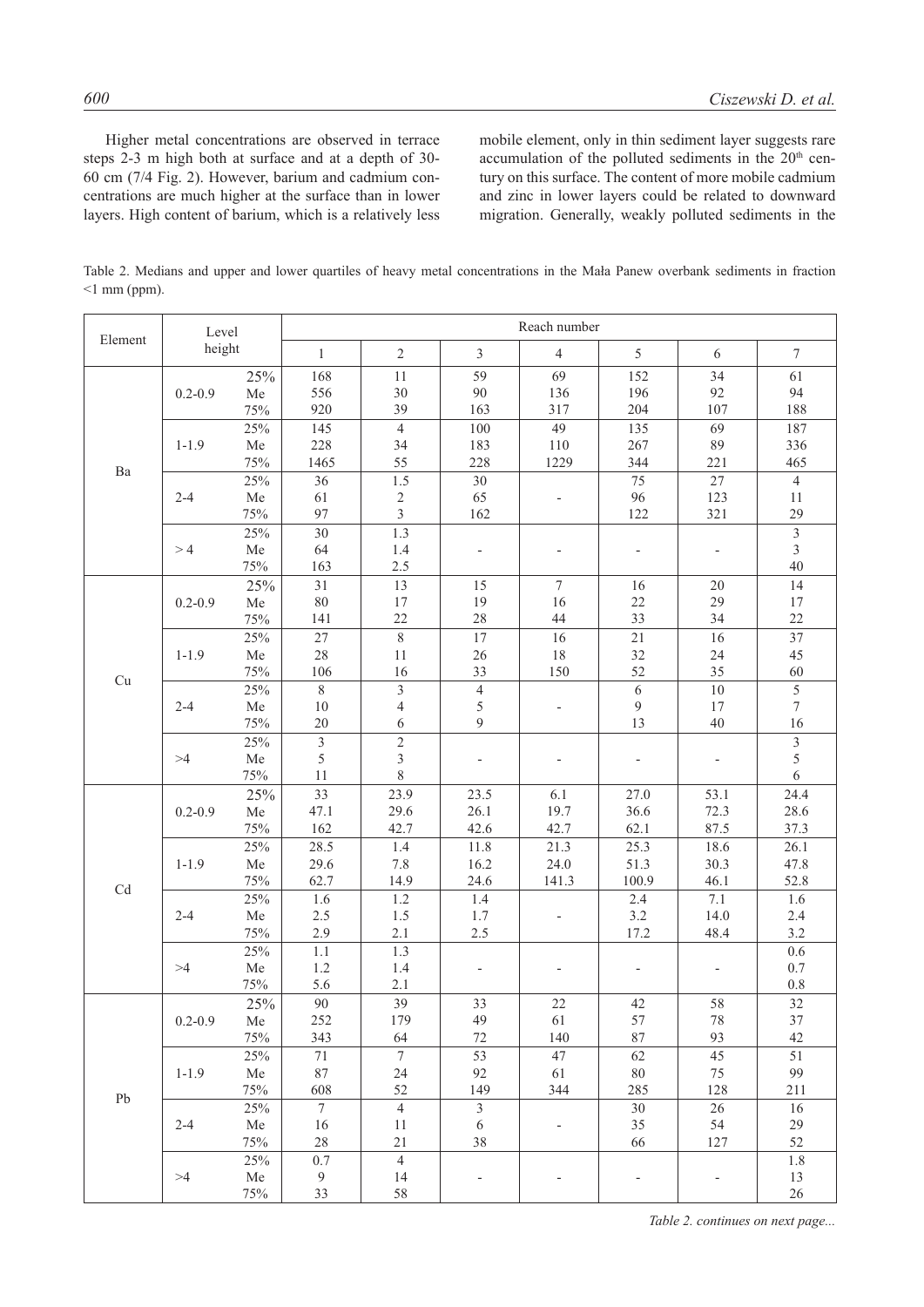|                        |             | 25% | 591  | 310 | 290                      | 143                      | 252                      | 434 | 272 |
|------------------------|-------------|-----|------|-----|--------------------------|--------------------------|--------------------------|-----|-----|
| Zn                     | $0.2 - 0.9$ |     |      |     |                          |                          |                          |     |     |
|                        |             | Me  | 768  | 398 | 326                      | 240                      | 299                      | 509 | 318 |
|                        |             | 75% | 1532 | 630 | 548                      | 706                      | 538                      | 728 | 348 |
|                        | $1 - 1.9$   | 25% | 293  | 45  | 152                      | 189                      | 286                      | 227 | 455 |
|                        |             | Me  | 427  | 137 | 179                      | 264                      | 523                      | 370 | 534 |
|                        |             | 75% | 872  | 220 | 294                      | 1301                     | 712                      | 426 | 621 |
|                        | $2 - 4$     | 25% | 69   | 25  | 25                       |                          | 95                       | 73  | 71  |
|                        |             | Me  | 102  | 37  | 39                       | $\overline{\phantom{0}}$ | 151                      | 157 | 82  |
|                        |             | 75% | 179  | 54  | 75                       |                          | 176                      | 393 | 122 |
|                        | >4          | 25% | 28   | 17  |                          |                          |                          |     | 9   |
|                        |             | Me  | 38   | 22  | $\overline{\phantom{0}}$ | $\overline{\phantom{0}}$ | $\overline{\phantom{a}}$ | -   | 14  |
|                        |             | 75% | 103  | 59  |                          |                          |                          |     | 21  |
| Number of observations |             | 18  | 39   | 34  | 30                       | 24                       | 32                       | 24  |     |

2-3 m high levels had had to be accumulated before the maximum pollution of the Mała Panew River took place, probably in the  $19<sup>th</sup>$  century. The age estimated agree with weirs abandonment in these reaches and incision of the channel in the second half of the 19<sup>th</sup> century.

Pollution of the 2-3 m terrace is higher in the lower incised reach 1. It could be related to the greater terrace width and more effective fine sediment entrapment by grassy surface because flood waters flow slower and are shallower on wider terraces than in narrow valleys [4].

Sediments that accumulated after the river channel had been incised are strongly polluted. This suggests that 1.3 m terrace step (7/8 Fig. 2) accumulated in the second half of the 20<sup>th</sup> century. The decrease of barium content toward the surface of this terrace is related to sewage treatment at chemical plants since the end of the 1960s. This decrease correlates well with the increase of cadmium content since about 1970, after a zinc smelter started to operate [15]. The lowest terrace steps, about 0.5 m high, consist of the young frequently accumulated sandy sediments interbedded with black organic layers (7/1 Fig. 2). The decrease of all metals content toward the terrace surface is related to the closure of chemical plants and improved sewage treatment in the zinc smelter. This suggests accumulation of the upper layers in this terrace after 1990.

#### Sediment Pollution in Aggrading River Valley Reach

The lowest metal concentrations in reach 4 at Żędowice occur in sediments accumulated on floodplain 0.5 m high, close to the weir. Moreover metal concentrations are low in river deposits sampled at a depth of 10-60 cm over the large floodplain area. Probably aggradation of the valley bottom with unpolluted sediment had been taking place for several hundred years before the pollution era. The  $20<sup>th</sup>$ century river channel adjusted to the long-existing weir



Fig. 2. Sediment pollution by heavy metals in valley with incised channel.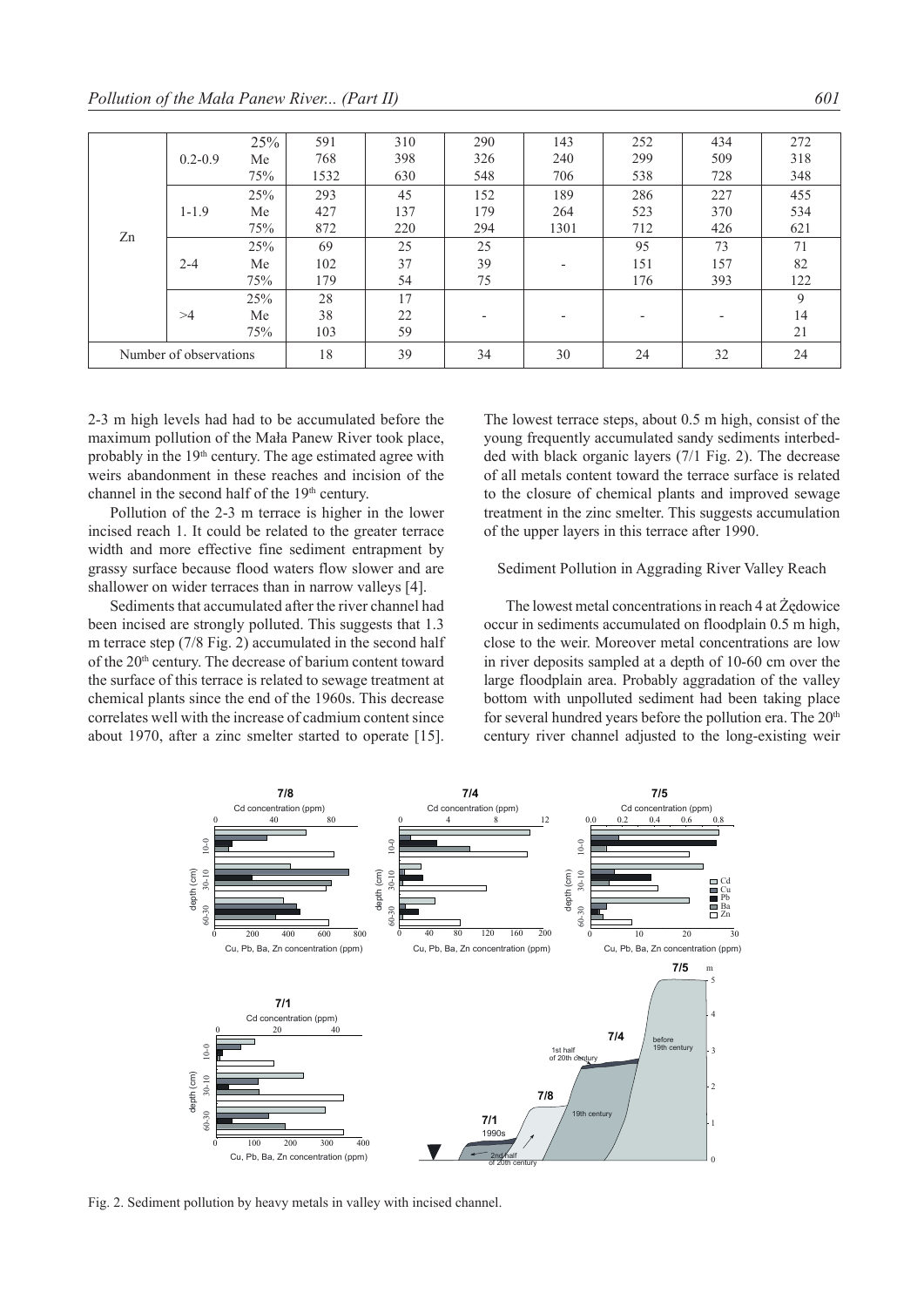

Fig. 3. Sediment pollution by heavy metals in aggrading river valley.

and it migrated laterally with a rate similar to that in natural valley reaches. However, the much lower floodplain height in aggrading than in natural reaches enables more frequent inundation here. Higher metal concentrations, which are observed in surface deposits, reach in organic matter, reveal efficient sediment entrapment by grass, which overgrows the floodplain. The rate of the polluted sediments accumulation changes across the floodplain (Fig. 3). Heavy metal concentrations which, to some extent, reflects this rate, are highest in the zone of the flood waters flow toward the valley margin. Depressions in the floodplain in which flood waters stagnate for several days are sinks for polluted sediments and metal concentrations are the highest there. Besides, relatively high metal concentrations are observed at greater depths in sediments accumulated in the  $20<sup>th</sup>$  century. Also, lateral channel shifting between the two map editions indicates the same age of the more polluted sediments. Larger floods, of the order of 20 years recurrence interval, inundate the entire valley

bottom. Metal concentrations in channel bars accumulated during the 1997 flood are much lower than in older sediments at 30-60 cm depth (4/2 Fig. 3). This regularity is similar to that observed in incised river reaches.

# Sediment Pollution in Reach with Stable Channel

Near-bank deposits of terrace steps are markedly polluted by heavy metals within the reach 5 with stable river channel. However, metal concentrations can change with the depth of profiles localized in levels of similar height (Fig. 4). It results from the slumping of relatively less polluted sediments from the edge of the 2 m floodplain. Then, on the slump tops more polluted sediments, which originate from upstream bank erosion or industrial sources in Tarnowskie Góry, accumulate. Also some turf slumps rotate and older sediments mix with the younger ones. Generally, levels lower than the floodplain consist of 20<sup>th</sup> century sediments and are polluted most of all by cad-



Fig. 4. Sediment pollution by heavy metals in valley with stable river channel.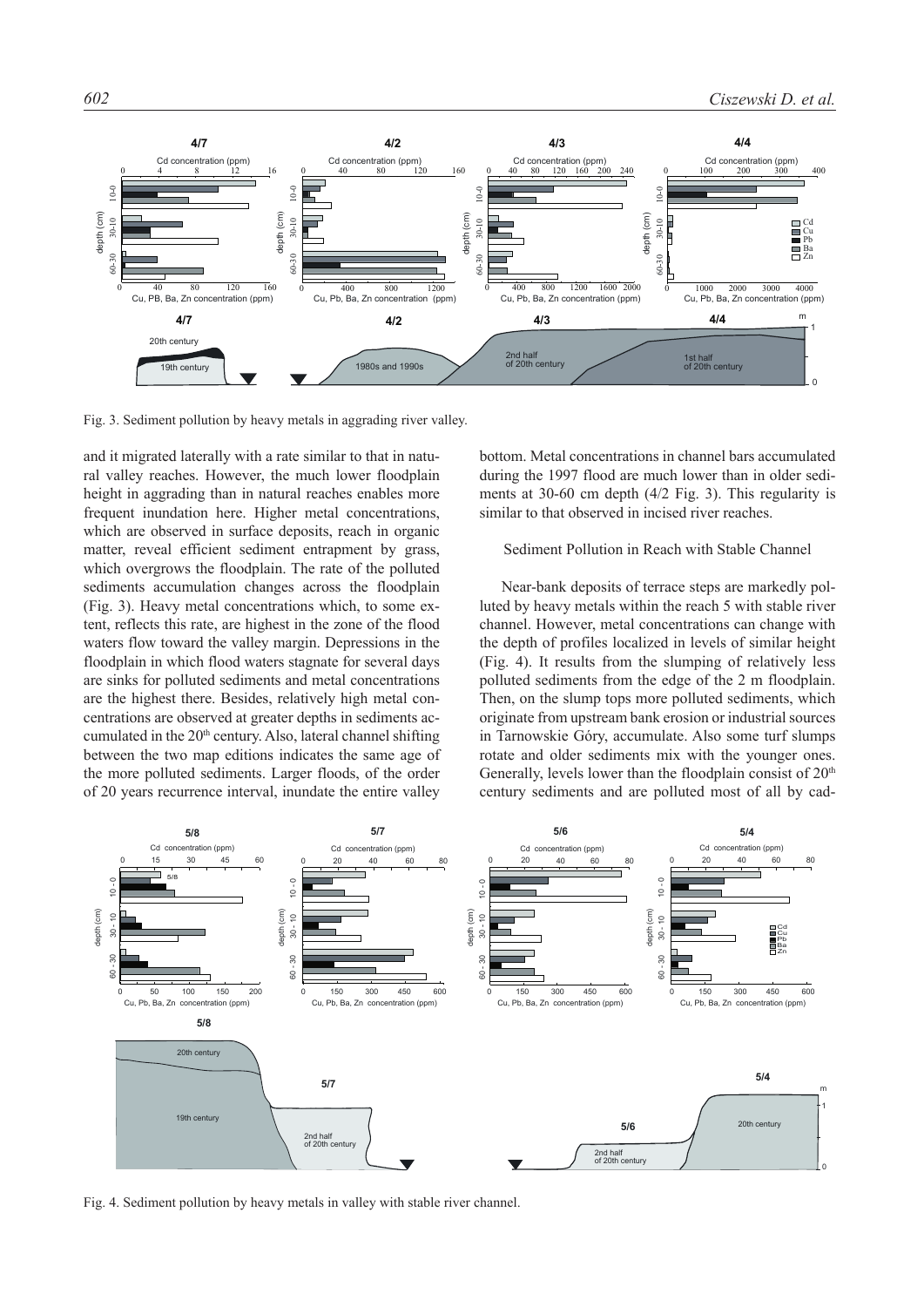mium. Floodplain sediments are much less polluted (5/8 Fig. 4). Metal concentrations in surface layer decrease as distance from the channel increases.

> Sediment Pollution in Reaches with Meandering Channel

Metal concentrations in alluvial levels higher than 2.5 m in meandering reaches 2, 3 and 6 are low except for surface layer of floodplain in which they exceed several times background level. Very high metal content was observed also in 0-10 cm layer of the floodplain in fine fraction of sediments accumulated on the pre-20<sup>th</sup> century sediments [19]. This suggests inundation of the entire several hundred meters wide valley bottom during the largest floods in the  $20<sup>th</sup>$  century. Former river channels (paleochannels), situated close to the present river channel are almost completely infilled. Very high metal concentrations in these infills outcropped in the river bank (6/3 Fig. 5) testify to the importance of floodplain depressions as polluted sediments sink.

Free river meandering, which is characteristic for low gradient alluvial valleys, makes the rate of sediment deposition across meander bend variable. Usually, vertical sediment accumulation is relatively slow on the outer bend, which is undercut by a river. This process is reflected by a small thickness, up to 10 cm, of the polluted surface layer in profile 6/2 (Fig. 5), which covers much less polluted 19th century sediments. Relatively higher zinc content in lower lying layers could be related to metal mobilization from the surface layer or to infiltration of the polluted flood waters.

Thickness of sediments accumulated during the period of high river pollution is much higher in the inner meander bends. Polluted sediments are up to 2.5 m thick on a distance from several to a dozen metres from the apex of the bend [17]. The thickness of these sediments decreases with distance from the present river bank. However, it can reach several decimetres in the floodplain on a distance up to 50-60 metres from the bank.

Metal concentrations both at the floodplain surface and in terrace steps 1-2 m high ranges between 200-400 ppm for barium, 20-200 ppm for lead and 5-20 ppm for cadmium. Decrease of metal content toward floodplain surface is observed in sediments accumulated in the 1980s and 1990s close to the channel bank (6/11 Fig. 5). Moreover, at levels lower than 1 m, cadmium and zinc concentrations are usually higher than in the floodplain. Surprisingly, contrary to reaches with more stable river channel, metal concentrations, especially of barium, are higher at the surface than at 10-30 cm in most profiles situated at these levels (6/4 Fig. 5).

## Valley Morphology and Sediment Pollution

The investigations show that dispersal of the sediment-associated heavy metals within the alluvial valley of the Mała Panew are affected by valley morphology. The area of the floodplain that receives the sediments during floods, changes markedly between investigated reaches. The changes result from flow regulation works undertaken in the  $19<sup>th</sup>$  century. Long lasting, several hundred-year weir operations, caused progressive increase of the sediment volume stored upstream and valley floor aggradation. Eventually, the older deposits were blanketed with a rather thin layer of the polluted sediments in the second half of the  $20<sup>th</sup>$  century. Channel entrenchment most efficiently confined the area on which polluted 20<sup>th</sup> century sediments accumulated. High metal concentrations in the two incized reaches occur only in narrow terrace stages and it seems to be obvious that the total volume of metal polluted sediments along entrenched river reaches is smaller than in the



Fig. 5. Sediment pollution by heavy metals in valley with meandering river.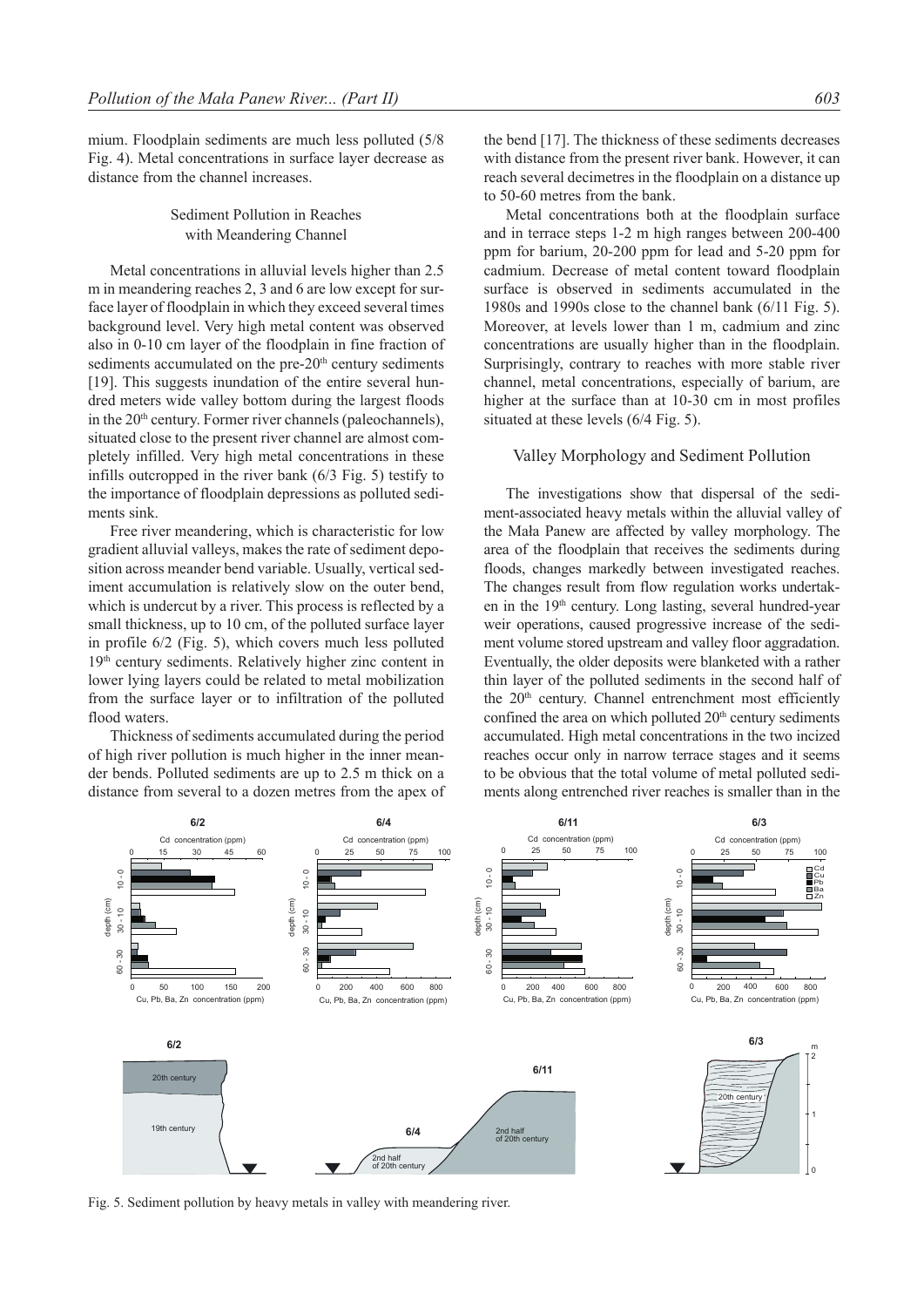others. Also, reduction of the lateral and vertical channel erosion in regulated river reach made the rate of the polluted sediment accumulation relatively small. Low metal concentration in the floodplain could suggest that conveyance losses of the fine polluted suspended matter are negligible in this reach.

Polluted, fine-grained sediments are more intensively mixed with sandy sediments in valley reaches with meandering river channel. The rate of this mixing is proportional to the rate of lateral channel migration. The largest erosion takes place during floods at concave banks. As the bank retreats, sediments are entrained and accumulate on a point bar usually immediately downstream [1]. Fine sediments, which bore a marked portion of heavy metals, accumulate on the bar top as the flood wave recedes. Highly polluted investigated sediments often consist of a series of sands interbedded with black organic layers.

It seems that the relatively high rate of sediment erosion and deposition in meandering reaches in the  $20<sup>th</sup>$  century caused pollution of the largest volume of sediments. The rate of lateral channel migration suggests that polluted 2.5 m-thick sediments, which accumulated during 50 years in the second half of the  $20<sup>th</sup>$  century can be encountered in the 25 m wide zone along the present river channel. Moreover, the polluted sediments up to several decimetres thick cover older 20<sup>th</sup> and 19<sup>th</sup> century deposits with lower metal content at a distance up to 50 metres from the channel.

Presently, the relatively rapid lateral erosion supplies heavy metals, stored within the overbank sediments, to the channel. This process could be reflected in higher metal concentrations in surface layers of the lowest alluvial levels. However, decrease of heavy metal concentrations in most of the low localized profiles in reaches with longer channel stability is consistent with decrease of river pollution by heavy metals since about 1990.

## **Conclusions**

- 1. Natural, actively meandering river reaches alternate in the Mała Panew river valley with more stable reaches affected by flow regulation.
- 2. The meandering reaches in which sediments have been mixed with intensively eroded fluvioglacial deposits are significant sinks for sediment-associated heavy metals. Sediments stored there are a long-lasting secondary pollution source.
- 3. The volume of the sediments accumulated in the second half of the 20 century is the smallest in incized river reaches in which the area inundated during flood was markedly confined. These reaches are exclusively transition zones for sediment-associated heavy metals conveyed downstream.
- 4. The thickness of the polluted sediments, accumulated on the wide floodplain both upstream from the weir and in the regulated reach, usually does not exceed a few centimetres except for a section in which lateral

channel migration takes place. In the regulated reach metal polluted sediments are transferred mainly from the channel onto the floodplain. These reaches play a much less important role as a secondary pollution source than the meandering reaches.

#### **References**

- 1. RICHARDS K., Rivers, form and process in alluvial channels, Methuen, **1982**.
- 2. WILIAMS G.P., WOLMAN M.G., Downstream effects of dams on alluvial rivers. Geol. Surv. Prof. Paper, **1286**, 83, **1984**.
- 3. THOMS M.C., WALKER K.F., Channel changes related to low-level weirs on the river Murray, south Australia, in: Carling P.A., Petts E.E. Lowland floodplain rivers: geomorphological perespectives, pp. 235-249, **1992**.
- 4. WYŻGA B., Estimating mean flow velocity in channel and floodplain areas and its use for explaining the pattern of overbank deposition and floodplain retention. Geomorphology, **28**, 281, **1999**.
- 5. ŁAJCZAK A., The impact of river regulation, 1850-1990, on the channel floodplain of the upper Vistula River, southern Poland. In: River geomorphology, Hickin E.J., pp. 209- -233, **1995**.
- 6. MACKLIN M.G., LEWIN J., Sediment transfer and transformation of an alluvial valley floor: the River South Tyne, Northumbria, UK. Earth Surf. Proc. Landf., **14**, 233, **1989**.
- 7. MILLER J., BARR R., GROW D., LECHLER P., RICH-ARDSON D., WALTMAN K., WARWICK J., Effects of the 1997 flood on the transport and storage of sediment and mercury within the Carson River valley, west-central Nevada. J. Geol., **107**, 313, **1999**.
- 8. GRAF W.L., Fluvial dynamics of thorium-230 in the Church Rock Event, Puerco River, New Mexico. Ann. Assoc. Am. Geogr., **80**, 327, **1990**.
- 9. GALLART F., BENITO G., MARTIN-VIDE J.P., BENITO A., PRIO J.M., REGŰES D., Fluvial geomorphology and hydrology in the dispersal and fate of pyrite mud particles released by the Aznalcollar mine tailings spill. Sc. Tot. Envir., **242**, 13, **1999**.
- 10. CISZEWSKI D., Heavy metals in vertical profiles of the middle Odra River overbank sediments: evidence for pollution changes. Water, Air and Soil Pollut., **143**, 81, **2003**.
- 11. MIDDELKOOP H., Heavy metal pollution of the river Rhine and Meuse floodplains in the Netherlands. Neth. J. Geosc., **79**, 411, **2000**.
- 12. CISZEWSKI D., MALIK I., SZWARCZEWSKI P., Impact of anthropogenic channel changes on polluted sediment accumulation in the Mała Panew River valley, southern Poland. Czasopismo Geograficzne, **74**, 295, **2004,**  (In Polish).
- 13. PASTERNAK K., The influence of the pollution of a zinc plant at Miasteczko Śląskie on the content of micro-elements in the environment of surface waters. Acta Hydrobiol., **16**, 273, **1974**.
- 14. LIS J., PASIECZNA A., Geochemical Atlas of Upper Silesia 1:200 000, PIG, Warszawa, **1995**.